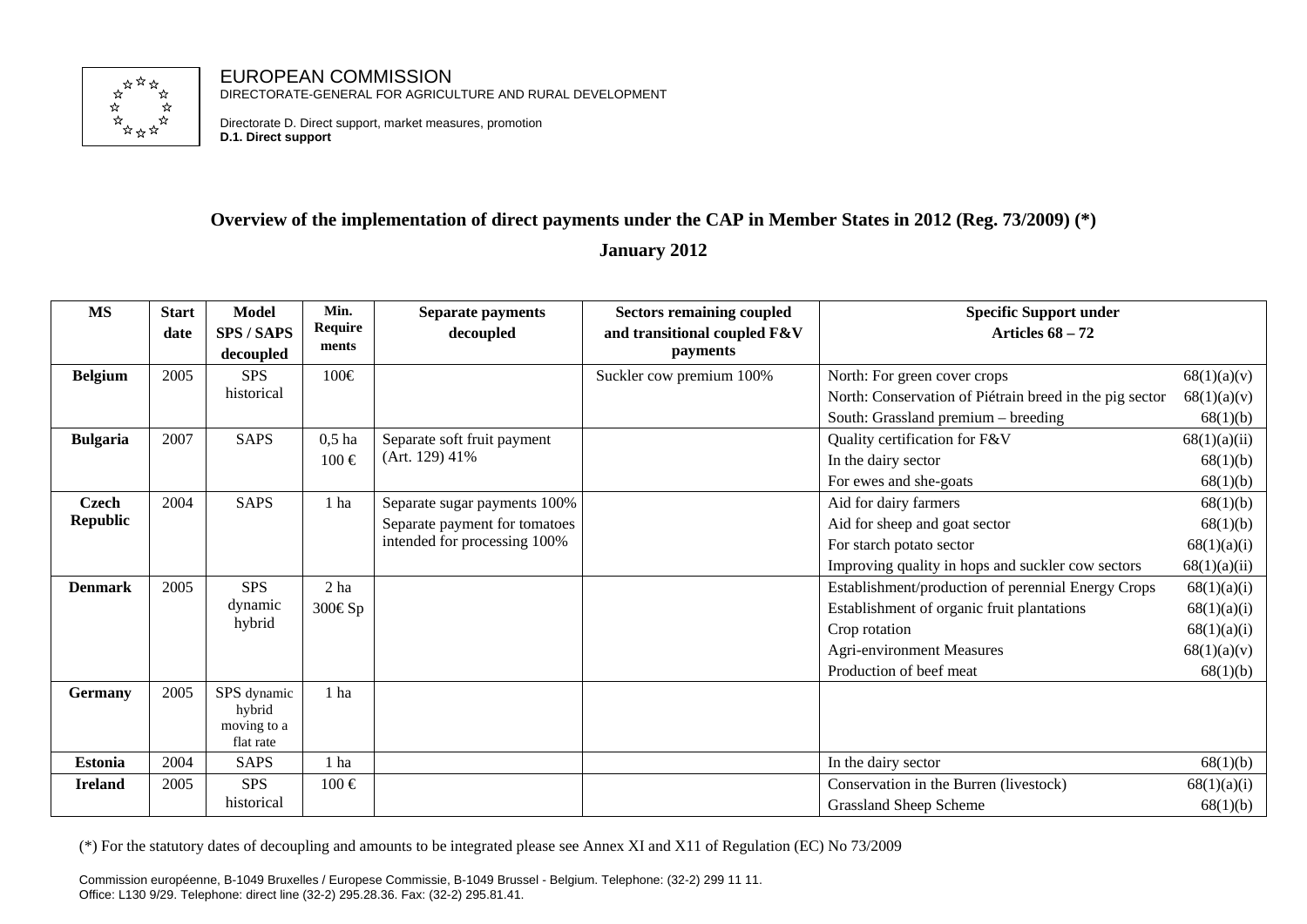| <b>MS</b>     | <b>Start</b> | <b>Model</b>         | Min.      | <b>Separate payments</b>     | <b>Sectors remaining coupled</b>                                 | <b>Specific Support under</b>                                                                                                              |
|---------------|--------------|----------------------|-----------|------------------------------|------------------------------------------------------------------|--------------------------------------------------------------------------------------------------------------------------------------------|
|               | date         | <b>SPS/SAPS</b>      | Require   | decoupled                    | and transitional coupled F&V                                     | <b>Articles 68 - 72</b>                                                                                                                    |
|               |              | decoupled            | ments     |                              | payments                                                         |                                                                                                                                            |
|               |              |                      |           |                              |                                                                  | <b>Grassland Dairy Efficiency</b><br>68(1)(b)                                                                                              |
| Greece        | 2006         | <b>SPS</b>           | $200 \in$ |                              | Cotton,                                                          | Improvement of quality of olive oil, durum wheat<br>68(1)(a)(ii)                                                                           |
|               |              | historical           |           |                              |                                                                  | LFA producers in meat sectors (beef, sheep and goat)<br>68(1)(b)                                                                           |
|               |              |                      |           |                              |                                                                  | Restructuring programmes in LFA/mountainous areas<br>68(1)(c)                                                                              |
| Spain         | 2006         | <b>SPS</b>           | $100 \in$ |                              | Suckler cow premium 100%                                         | Improving quality of legumes, tobacco, sheep and goat farmers, milk                                                                        |
|               |              | historical           |           |                              | Cotton 35%,                                                      | and milk products, beef meat, sugar beet and cotton<br>68(1)(a)(ii)                                                                        |
|               |              |                      |           |                              | Sugar                                                            | Programme crop rotation non-irrigated land<br>68(1)(a)(v)                                                                                  |
|               |              |                      |           |                              |                                                                  | Nuts sector agri-environmental measure<br>68(1)(a)(v)                                                                                      |
|               |              |                      |           |                              |                                                                  | Aid to goat sector in LFA<br>68(1)(b)                                                                                                      |
|               |              |                      |           |                              |                                                                  | Support for suckler cows, dairy sector and sheep sector in vulnerable                                                                      |
|               |              |                      |           |                              |                                                                  | 68(1)(b)<br>areas                                                                                                                          |
| <b>France</b> | 2006         | <b>SPS</b>           | $100\in$  |                              | Suckler cow premium 75%                                          | Additional aid for protein crops<br>68(1)(a)(i)                                                                                            |
|               |              | historical           |           |                              | F&V: until end 2012: 75% of                                      | Aid for quality of durum wheat<br>68(1)(a)(ii)                                                                                             |
|               |              |                      |           |                              | national envelope for orchards<br>producing prunes, peaches, and | Quality of tobacco<br>68(1)(a)(ii)                                                                                                         |
|               |              |                      |           |                              | pears intended for processing                                    | To maintain organic farming<br>68(1)(a)(v)                                                                                                 |
|               |              |                      |           |                              |                                                                  | For conversion to organic farming<br>68(1)(a)(v)                                                                                           |
|               |              |                      |           |                              |                                                                  | Aid for calves from suckling cows and for organic labelled calves;<br>aid for sheep and goat producers; aid for milk producers in mountain |
|               |              |                      |           |                              |                                                                  | 68(1)(b)<br>areas                                                                                                                          |
|               |              |                      |           |                              |                                                                  | 68(1)(b)<br>Fattening of young calves                                                                                                      |
|               |              |                      |           |                              |                                                                  | Crop harvest insurance<br>68(1)(d)                                                                                                         |
|               |              |                      |           |                              |                                                                  | Mutual funds in case of animal or vegetal diseases or environmental                                                                        |
|               |              |                      |           |                              |                                                                  | incidents<br>68(1)(e)                                                                                                                      |
| <b>Italy</b>  | 2005         | <b>SPS</b>           | $100 \in$ |                              | F&V: until end 2012: 75% of                                      | Improvement of quality (beef and veal; sheep and goat meat; olive                                                                          |
|               |              | historical           |           |                              | envelope for prunes                                              | oil; dairy products; tobacco; sugar; floricultural products)68(1)(a)(ii)                                                                   |
|               |              |                      |           |                              |                                                                  | Crops rotation<br>68(1)(a)(v)                                                                                                              |
|               |              |                      |           |                              |                                                                  | 68(1)(d)<br>Insurance payments for harvests, animals and plants                                                                            |
| <b>Cyprus</b> | 2004         | <b>SAPS</b>          | $0,3$ ha  |                              | F&V: until end 2012: 75% of                                      |                                                                                                                                            |
|               |              |                      |           |                              | national envelope for citrus fruits                              |                                                                                                                                            |
| Latvia        | 2004         | <b>SAPS</b>          | 1 ha      | Separate sugar payments 50%  |                                                                  | Improving the quality of starch potatoes, fodder plant seeds and seed                                                                      |
|               |              |                      |           |                              |                                                                  | 68(1)(a)(ii)<br>potatoes                                                                                                                   |
|               |              |                      |           |                              |                                                                  | In the dairy sector<br>68(1)(b)                                                                                                            |
| Lithuania     | 2004         | <b>SAPS</b>          | 1 ha      | Separate sugar payments 100% |                                                                  | In the beef and sheep-meat sectors<br>68(1)(b)                                                                                             |
|               |              |                      |           |                              |                                                                  |                                                                                                                                            |
| Luxemburg     | 2005         | SPS static<br>hybrid | $100 \in$ |                              | None                                                             |                                                                                                                                            |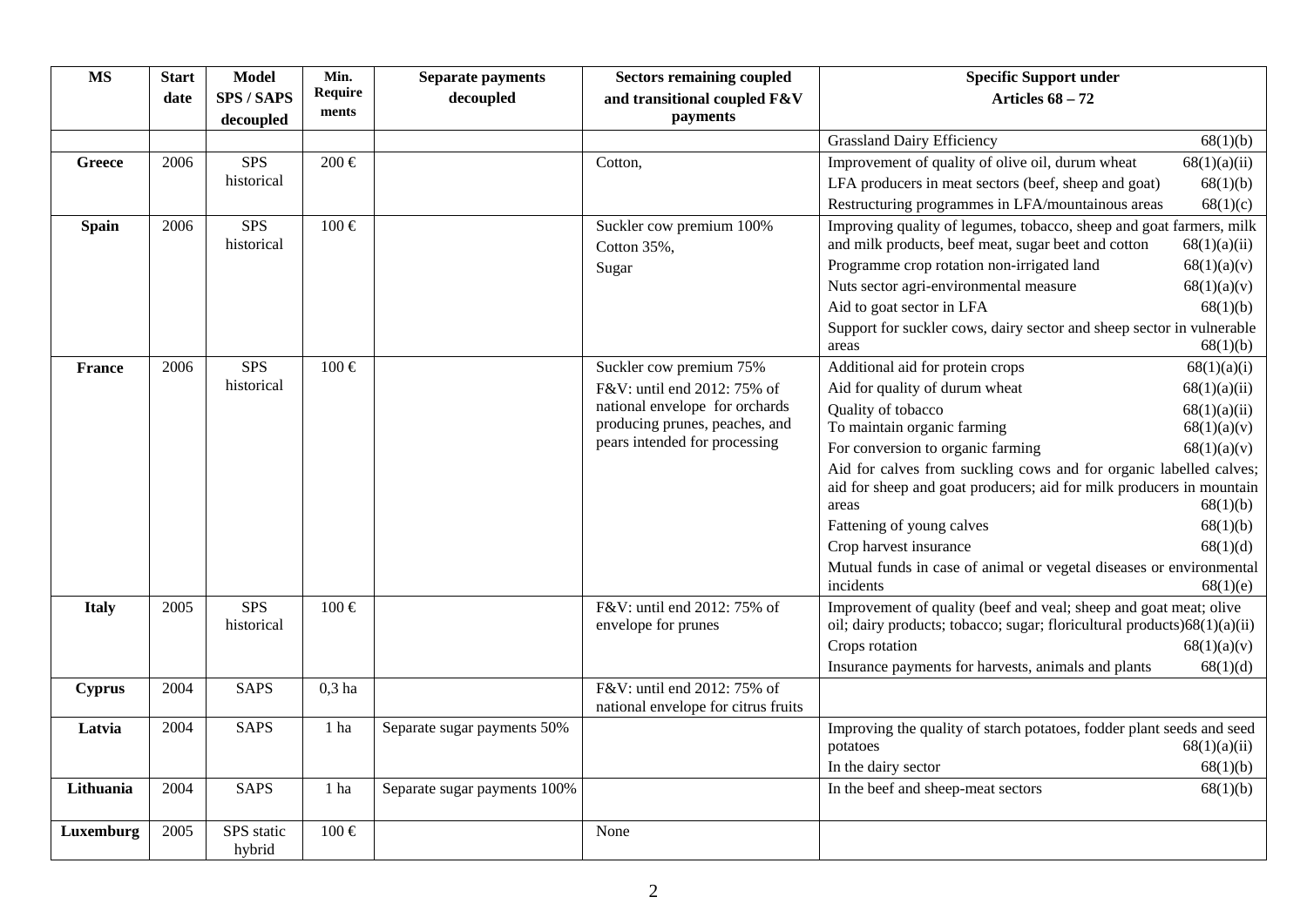| <b>MS</b>          | <b>Start</b> | <b>Model</b>             | Min.                   | <b>Separate payments</b>       | <b>Sectors remaining coupled</b> | <b>Specific Support under</b>                                                                                                    |
|--------------------|--------------|--------------------------|------------------------|--------------------------------|----------------------------------|----------------------------------------------------------------------------------------------------------------------------------|
|                    | date         | <b>SPS/SAPS</b>          | Require                | decoupled                      | and transitional coupled F&V     | <b>Articles 68 - 72</b>                                                                                                          |
|                    |              | decoupled                | ments                  |                                | payments                         |                                                                                                                                  |
| Hungary            | 2004         | <b>SAPS</b>              | 1 ha                   | Separate sugar payments 100%   |                                  | In the dairy sector and in the rice sector<br>68(1)(b)                                                                           |
|                    |              |                          | $0,3$ ha               | Separate F&V payments for      |                                  | For tobacco, fresh fruit and vegetables growing areas, bovine sector                                                             |
|                    |              |                          | for<br>orchards        | tomatoes and other fruits 100% |                                  | and ovine sector subject to restructuring and development                                                                        |
|                    |              |                          | and                    | Separate soft fruit payment    |                                  | 68(1)(c)<br>programmes                                                                                                           |
|                    |              |                          | vineyards              | (Art. 129) 100%                |                                  | Contribution to crop, animal and plant insurance<br>68(1)(d)                                                                     |
| <b>Malta</b>       | 2007         | <b>SPS</b>               | $0,1$ ha               |                                | None                             |                                                                                                                                  |
|                    |              | regional                 | 100€Sp                 |                                |                                  |                                                                                                                                  |
| <b>Netherlands</b> | 2006         | <b>SPS</b>               | 500€                   |                                |                                  | Water transport allowance<br>68(1)(a)(i)                                                                                         |
|                    |              | historical               |                        |                                |                                  | Precision farming and storage sites<br>68(1)(a)(i)                                                                               |
|                    |              |                          |                        |                                |                                  | Animal welfare<br>68(1)(a)(iv)                                                                                                   |
|                    |              |                          |                        |                                |                                  | Electronic I&R for sheep<br>68(1)(b)                                                                                             |
|                    |              |                          |                        |                                |                                  | Weather insurance<br>68(1)(d)                                                                                                    |
| Austria            | 2005         | <b>SPS</b><br>historical | $100 \in$              |                                | Suckler cow premium 100%         | Dairy cow premium<br>68(1)(b)                                                                                                    |
| Poland             | 2004         | <b>SAPS</b>              | 1 ha                   | Separate sugar payments 100%   |                                  | For cultivating pulses and herbage legumes<br>68(1)(a)(i)                                                                        |
|                    |              |                          |                        | Separate F&V payment for       |                                  | Improving the quality in the tobacco sector<br>68(1)(a)(ii)                                                                      |
|                    |              |                          |                        | tomatoes 100%                  |                                  | For keeping cows in South-eastern Poland and sheep in Southern                                                                   |
|                    |              |                          |                        | Separate soft fruit payment    |                                  | Poland<br>68(1)(b)                                                                                                               |
|                    |              |                          |                        | (Art. 129) 100%                |                                  |                                                                                                                                  |
| Portugal           | 2005         | <b>SPS</b>               | $0,3$ ha               |                                | Suckler cow premium 100%         | Maintaining of extensive farming systems based on native breeds                                                                  |
|                    |              | historical               |                        |                                | Sheep and goat premium 50%       | (beef, sheep, goats)<br>68(1)(a)(i)                                                                                              |
|                    |              |                          |                        |                                | Cotton                           | Quality improvement of agricultural products (crops and animals)<br>68(1)(a)(ii)                                                 |
|                    |              |                          |                        |                                |                                  | Agri-environmental measures for protection of olive national                                                                     |
|                    |              |                          |                        |                                |                                  | patrimony and support to extensive pasturing<br>68(1)(a)(v)                                                                      |
|                    |              |                          |                        |                                |                                  | To economic vulnerable types of agriculture in milk sector $68(1)(b)$                                                            |
| Romania            | 2007         | <b>SAPS</b>              | 1 ha                   | Separate sugar payments 100%   |                                  | For improving quality in the organic farming sector<br>68(1)(a)(ii)                                                              |
|                    |              |                          |                        | (of phased-in level)           |                                  | For the milk, the buffalo milk, the bovine for meat and the rice                                                                 |
|                    |              |                          |                        |                                |                                  | sectors in LFA<br>68(1)(b)                                                                                                       |
| Slovenia           | 2007         | <b>SPS</b><br>regional   | $0.3$ ha $/$<br>100€Sp |                                |                                  | For extensive rearing of female bovine animals and dairy payment<br>for farmers in mountain areas and on steep hills<br>68(1)(b) |
|                    |              |                          |                        |                                |                                  | Preserving animal rearing on farms with permanent pastures $68(1)(c)$                                                            |
| Slovakia           | 2004         | <b>SAPS</b>              | 1 ha                   | Separate sugar payments 100 %  |                                  | In the pig rearing sector $(**)$<br>68(1)(a)(v)                                                                                  |
|                    |              |                          |                        | Separate F&V payment: 68%      |                                  | In the dairy sector<br>68(1)(b)                                                                                                  |
|                    |              |                          |                        | (Art.127)                      |                                  |                                                                                                                                  |